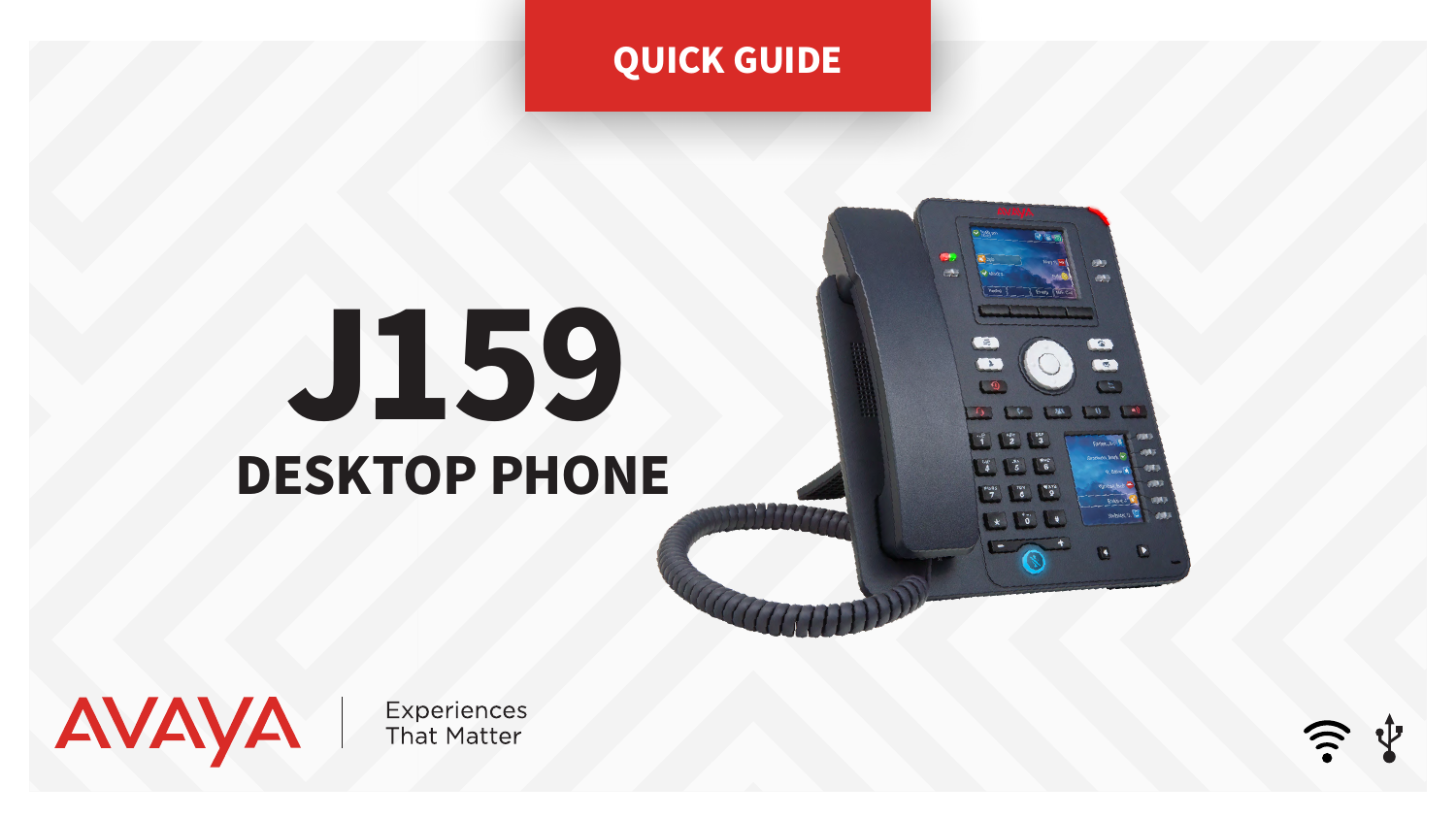

## Description

The Avaya J159 IP Phone is an IP Phone packed with lots of capabilities. It meets the everyday voice communications needs and a lot more. It features primary and secondary color displays, 4 softkeys, high definition audio quality, integrated Gigabit Ethernet interface, headset support, and optional Wi-Fi®.

We hope you like it!.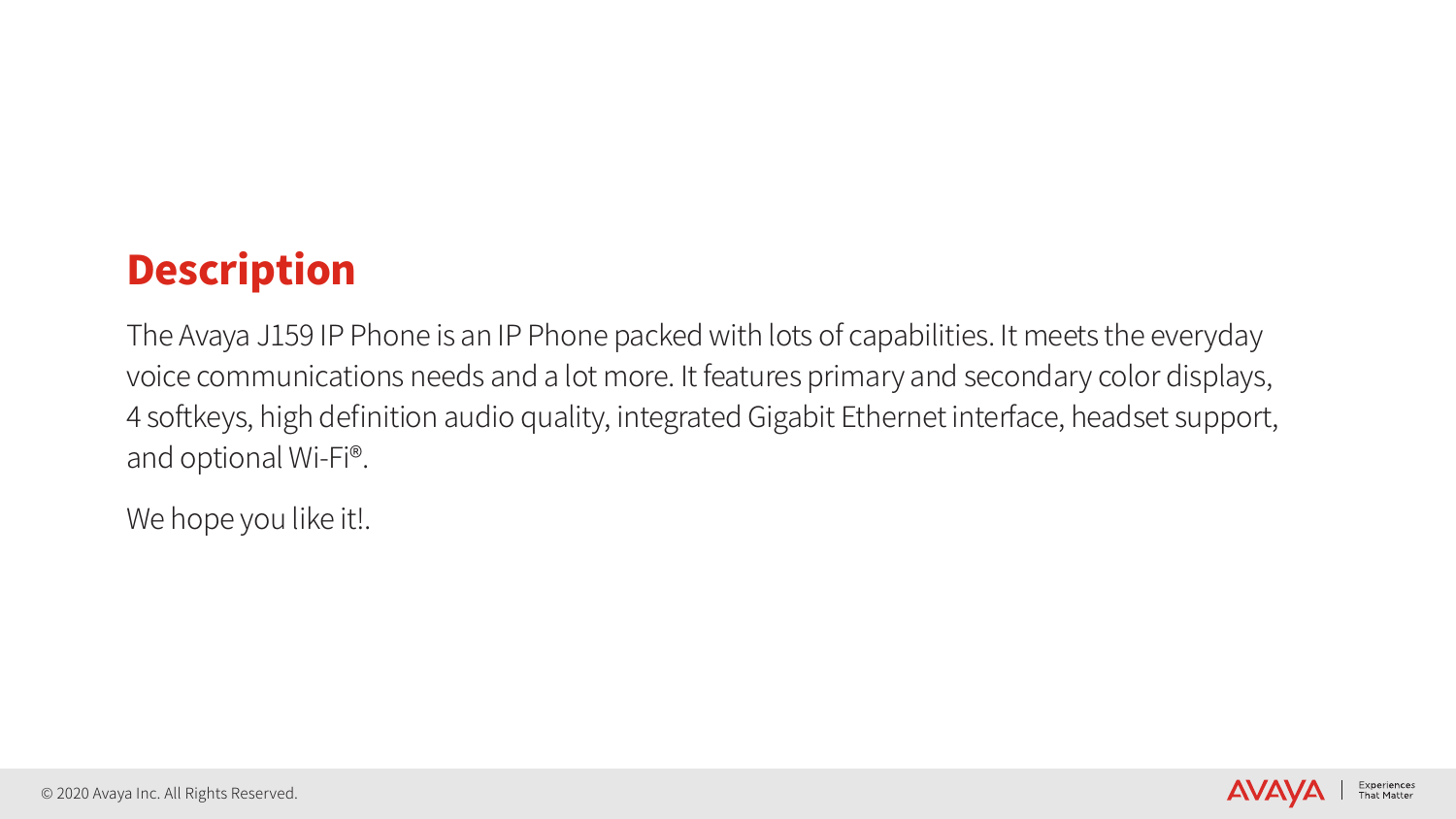15. Beacon LED—Provides visual alerts for the following:

## Buttons/Keys

### Front

- Incoming call
- Voice mail

#### 16. Phone display—Displays two areas:

▪ Top Bar: It is always visible, and displays communication status, time

▪ Application area displays the following:

─ Application header: It displays the context specific application title, and one or more subtitles. Depending on the appearance type and the call state, the header displays details of the call.

17. Line Keys-Used to select the corresponding line or feature. Each line key has a combination of red and green LEDs that provide call or feature specific visual alert. Note: The default action depends on the application

18. Softkeys-Used to select the corresponding label of context-specific actions. With the Help soft key, you can view a short description of the

20. Voicemail-Used to dial the configured voice mail number to receive a

21. Redial-Used to redial the most recently dialed number from any screen

23. Hold-Used to put an active call on hold and resume a held call.

─ Application content area: it displays menus, lists, pop-up windows, images, or other application content.

─ Softkey labels area: it displays labels with information about the

24. Line Keys-Used to select the corresponding line or feature. Each line key has a combination of red and green LEDs that provide call or feature specific visual alert. Note: The default action depends on the application



- and date, and device status.
- 
- 
- 
- state of the Soft Key buttons.
- and the context.
- features available on your phone.
- 19. Phone key-Displays the Phone screen.
- voice message.
- of the phone.
- 22. **Speaker**-Used to turn on the speaker.
- 
- and the context.
- 1. Navigation cluster-Used to navigate on the Phone screen.
	- Up and Down arrow keys: to scroll up and down.
	- . Right and Left arrow keys: to move cursor in the text input field, and to toggle values in the selection fields.
	- OK button: to select the action assigned to the first soft key.
- 2. Main menu-Displays the list of options, such as Features, Applications, Settings, Network information, Administration, and About.
- 3. Contacts—Displays the entries in your Contacts list.
- 4. Recents—Displays call history list.
- **Transfer**—Used to transfer a call.
- 6. Headset—Used to turn on headset, and also to toggle your call from the speaker to headset.
- 7. Conference—Used to initiate a conference call and also to add a participant to a conference call.
- 8. Dialpad keys-Used to dial the phone extensions or enter alphanumeric characters and special symbols.
- 9. Handset—Used to receive and make calls.
- 10. Secondary display—Provides quick access to line appearances, features, and phone menus.
- 11. Volume—Used to adjust volume of a handset, a speaker, or a ringtone.
	- $(+)$ : To increase the volume.
	- (-): To decrease the volume.
- 12. Mute Button-Used to mute and unmute the outgoing audio.
- 13. Mic-The mic of the phone.
- 14. Left, Right keys-Used to navigate on the Secondary Display screen.

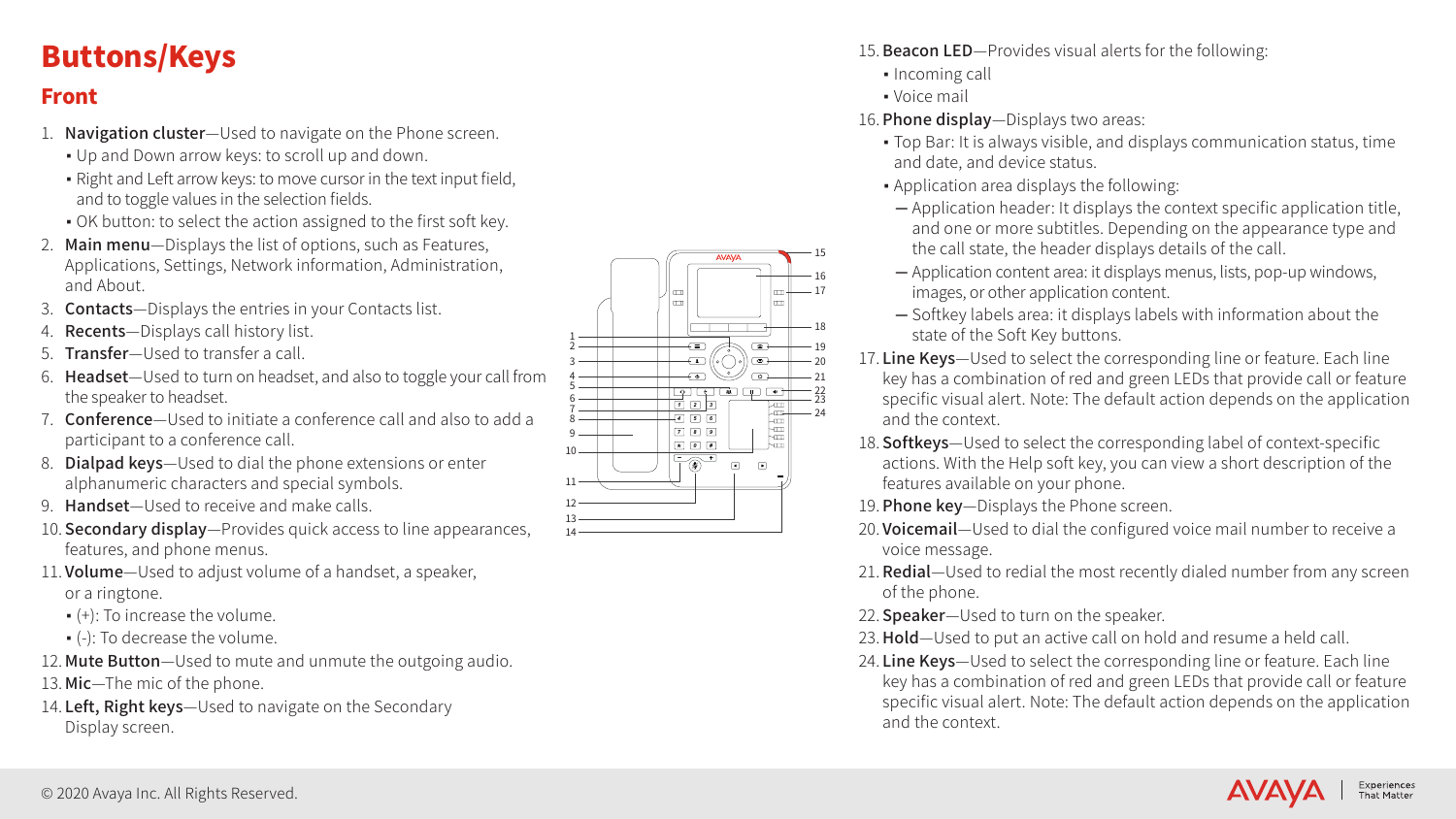#### Back

- 5. WLAN Module Panel—To connect the power supply.
- 6. USB Port—To connect the USB device.
- 7. PoE Slide Switch To set the PoE value to one of the following:
- L: Class 1
- H: Class 2
- 8. Handset Jack-To connect the handset.



- 1. Headset Jack—To connect the headset.
- 2. **5V DC Jack**-To connect the power supply.
- 3. Network port—To connect the Ethernet cable.
- 4. PC port—To connect the computer. Note: PC port is disabled when a Wi-Fi network is used.

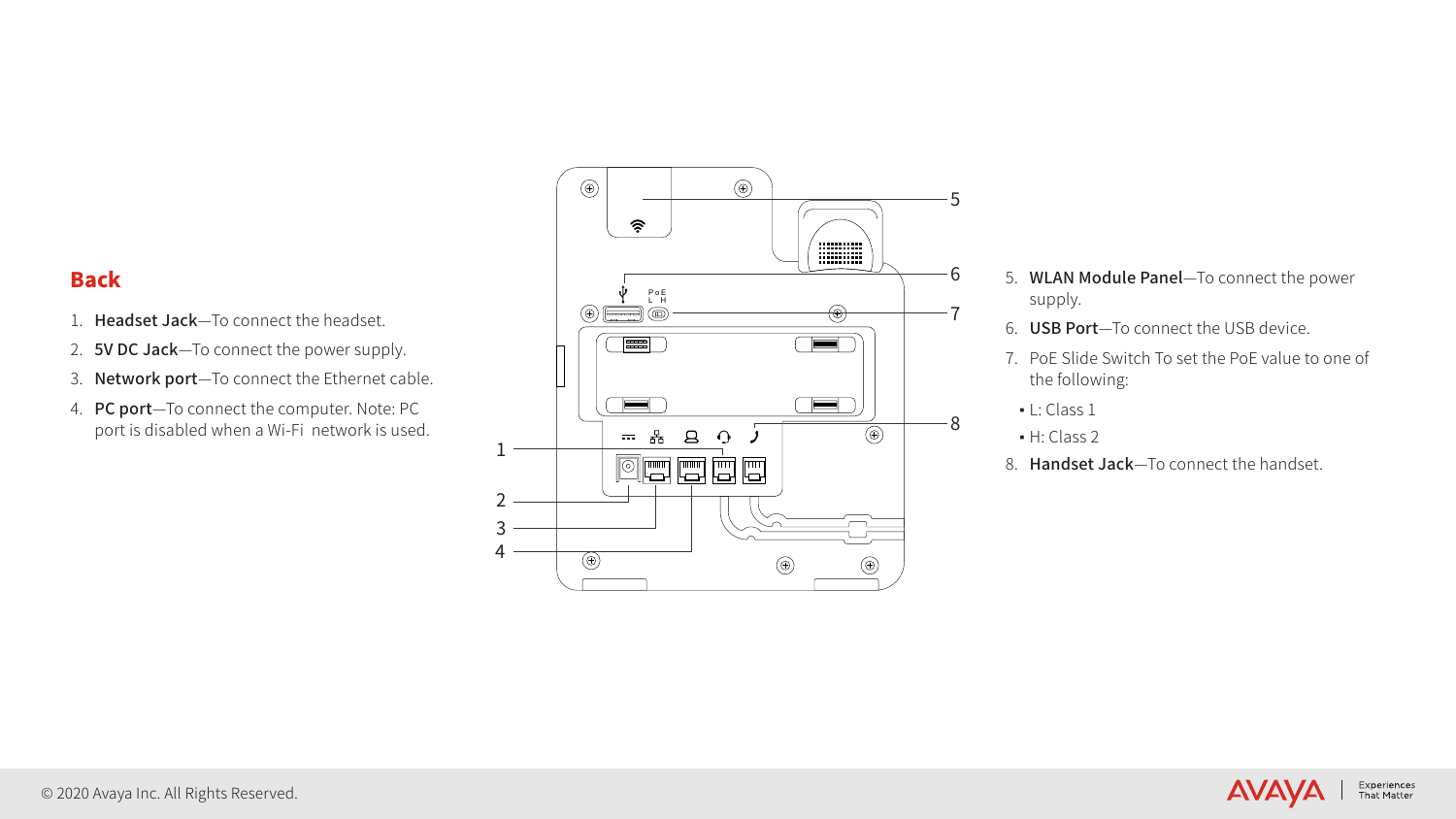To connect the Avaya J159 IP Phone to the Avaya Cloud Office, you must first connect 3. Once the device is boots up, it will obtain an IP address from your network. the device to the network and power it up.

1. If your router has PoE port available, connect the J159 ethernet port to your router. The power adapter is not required in this case. The device bootup will start.

2. If your router does not have PoE port available, connect the J159 ethernet port to the available port on your router. Connect the power adapter to the J159. The device bootup will start.





The latest software for ACO must always be installed on the device in order for

- 
- 4. Once connected to the network, the device will automatically connect to ACO, and login.
- 5. The device may reboot if there is new software that needs to be installed. it to connect to ACO and provide service.
- 6. Once the device has network connectivity, allow any upgrades to be completed successfully before attempting to use the phone.



If you are connecting the Avaya J159 IP Phone to the network, via the optionally provided WiFi module:

- 1. Install the WiFi module in the module panel using the instructions provided with the WiFi module.
- 
- 3. Continue from Step 3 above.

## Instructions